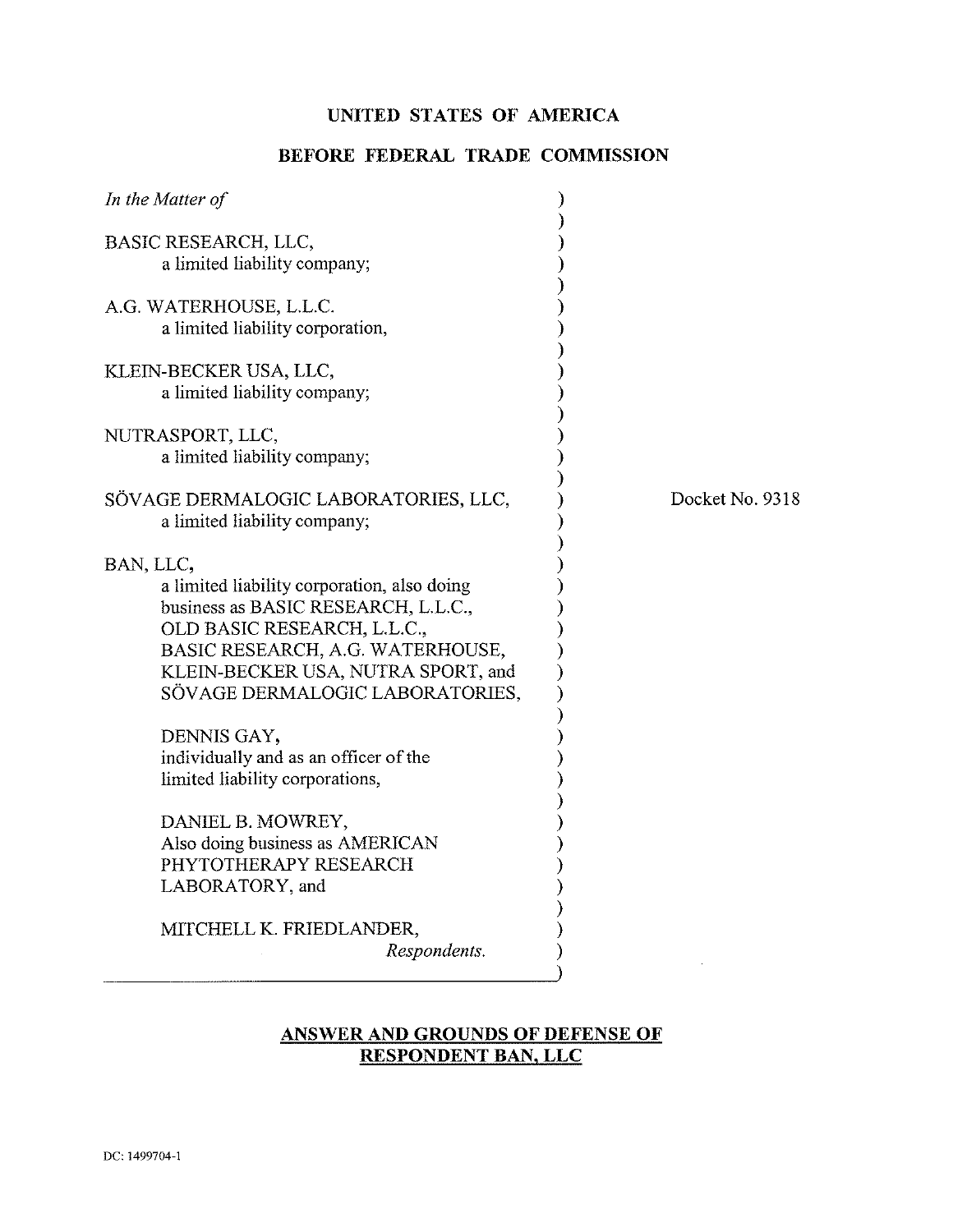Pursuant to Federal Trade Commission ("Commission") Rule of Procedure 3.12,

Respondent, BAN, LLC respectfully submits this Answer and Grounds of Defense in response to the Complaint filed in this matter.

With respect to the first paragraph of the Complaint, BAN, LLC denies tbat the Commission has reason to believe that Respondents have violated the provisions of the Federal Trade Commission Act and/or that this proceeding is in the public interest.

BAN, LLC responds to each numbered paragraph of the Complaint as follows:

1. Admitted, except to clarify that the Respondent is a limited liability company. Denied as to "corporation."

2. Admitted, except to clarify that the Respondent is a limited liability company. Denied as to "corporation."

3. Admitted, except to clarify that the Respondent is a limited liability company. Denied as to "corporation."

4. Admitted, except to clarify that the Respondent is a limited liability company. Denied as to "corporation."

5. Admitted, except to clarify that the Respondent is a limited liability company. Denied as to "corporation."

*6.* The first sentence of Paragraph 6 is admitted, except to clarify that the Respondent BAN, LLC is a limited liability company; denied as to "corporation." As to the second sentence of Paragraph 6, it is admitted that BAN, LLC was named Basic Research, LLC prior to December 27,2002, and tbat BAN, LLC was named Old Basic Research, LLC between December 27, 2002 and March 31, 2003; further admitted that, at certain times and under those earlier names, BAN, LLC has done business as Basic Research, A.G. Waterhouse, Klein-Becker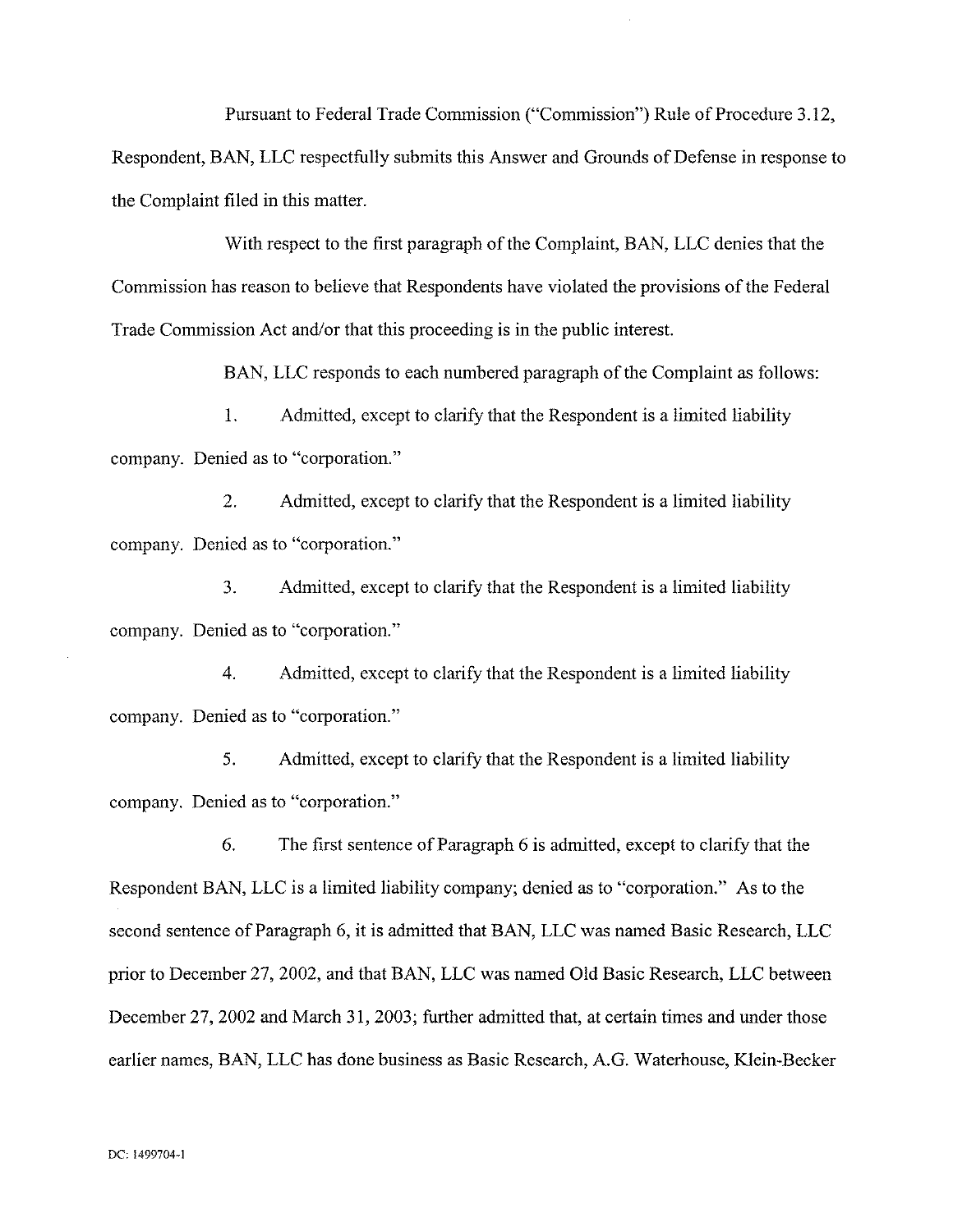usa, Nutrasport, and Sovage Dermalogic Laboratories. Denied as to the third sentence of Paragraph *6.* 

7. Admitted that Dennis Gay is an individual whose principal place of business is at 5742 W. Harold Gatty Dr., Salt Lake City, Utah. Otherwise denied.

8. Admitted that Daniel B. Mowrey is an individual with an office located at 5742 W. Harold Gatty Dr., Salt Lake City, Utah. Otherwise denied.

9. Admitted that Mitchell Friedlander is an individual. Otherwise denied.

10. Denied.

11. Admitted that at certain times Respondent Basic Research, LLC and Respondent BAN, LLC have manufactured, advertised, labeled, offered for sale, sold and/or distributed the products identified in sub-Paragraphs 11(A) through 11(F) ("the Products"). Admitted that other Respondents have performed those activities, but only as follows: Respondent A.G. Waterhouse, LLC only with respect to Leptoprin, Respondent Klein-Becker usa, LLC only with respect to Dermalin-APg, Anorex, and PediaLean, Respondent Nutrasport LLC only with respect to Cutting Gel, and Respondent Sovage Dermalogic Laboratories, LLC only with respect to Tummy Flattening Gel. Admitted as to the allegations in sub-paragraphs 11(A) through 11(F) describing the advertisements. Admitted that each of the Products has been advertised in one or more of the media identified in Paragraph I I, except denied as to "Basic Research's Internet websites." The last sentence of Paragraph 11 states a legal conclusion, to which no response is required. Otherwise denied.

12. Denied in that the Complaint does not accurately characterize the "acts and practices" of the Respondents.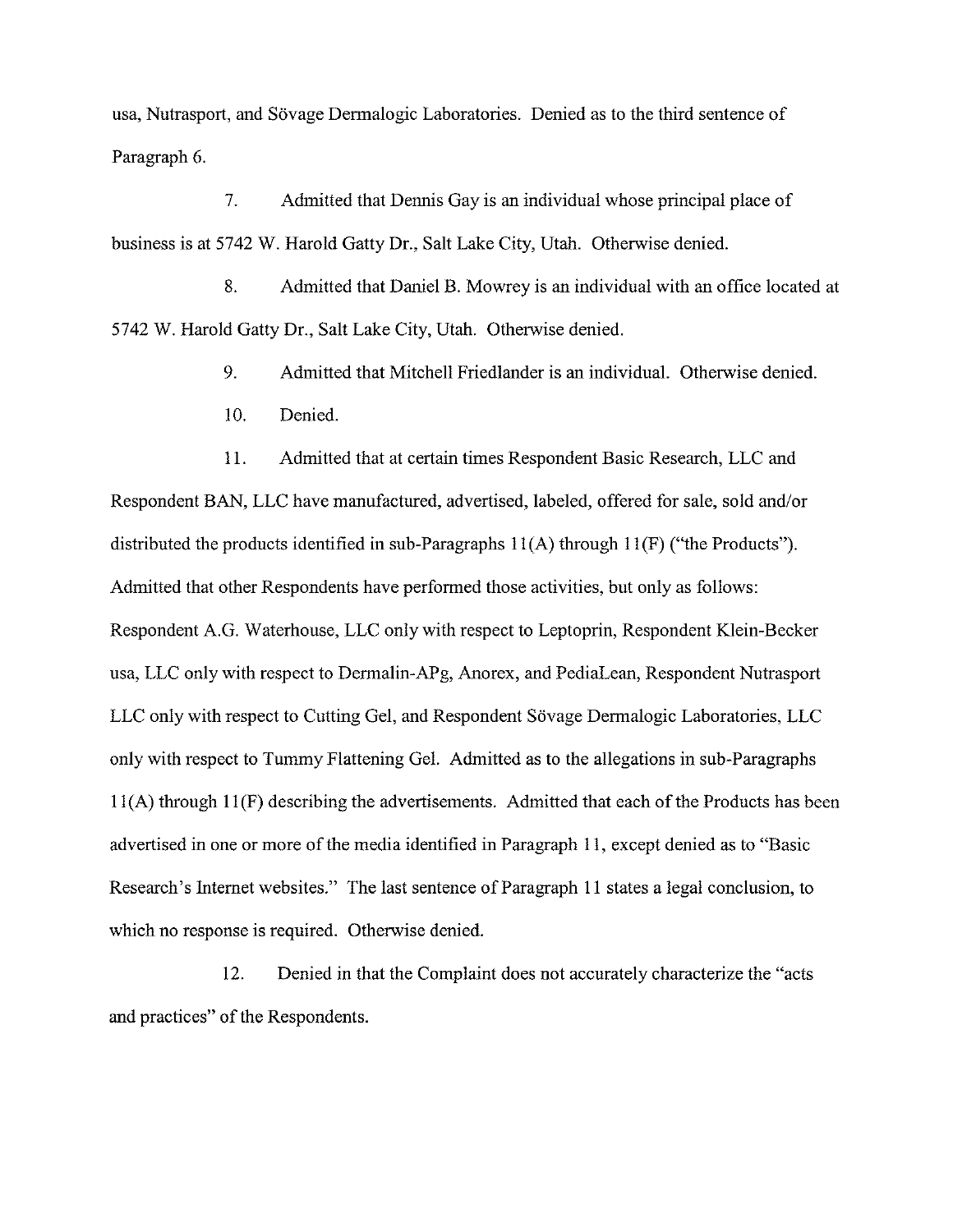#### **Dermalin-APg, Cutting Gel, and Tummy Flattening Gel Products for Fat Loss**

13. Admitted that, at certain times, Respondent BAN, LLC disseminated advertisements and/or labeling for Dermalin-Apg. Admitted that, at certain times, Respondent BAN, LLC disseminated advertisements and/or labeling for Cutting Gel. Admitted that, at certain times, Respondent BAN, LLC disseminated advertisements and/or labeling for Tummy Flattening Gel. Denied in that the term "caused" is inherently vague, subjective, and susceptible to multiple meanings. Admitted that advertisements for the named Products have appeared in the publications named in the second through fourth sentences of Paragraph 13. Admitted that the quoted language in sub-paragraphs  $13(A)$  through  $13(G)$  appear in the advertisements attached as Exhibits A through G, but denied that those quotations accurately or fully reflect the express and/or implied messages of those advertisements. Otherwise denied.

14. Denied in that the language "causes rapid and visibly obvious fat loss in areas of the body to which it is applied" does not appear in the advertisements for Dermalin-APg identified in Paragraph 13, is not defined in the Complaint, and is inherently vague, subjective, and susceptible to numerous different interpretations.

15. Respondent BAN, LLC denies having made the representations alleged in Paragraph 14 and thus denies having represented that it "possessed and relied upon a reasonable basis that substantiated" such representations. Further, the phrase "reasonable basis" is inherently vague, not defined in the Complaint, and subject to no discernible quantitative or qualitative requirements.

16. Denied in that the allegations assume that Respondent BAN, LLC made the representations alleged in Paragraphs 14 and 15, which Respondent BAN, LLC denies.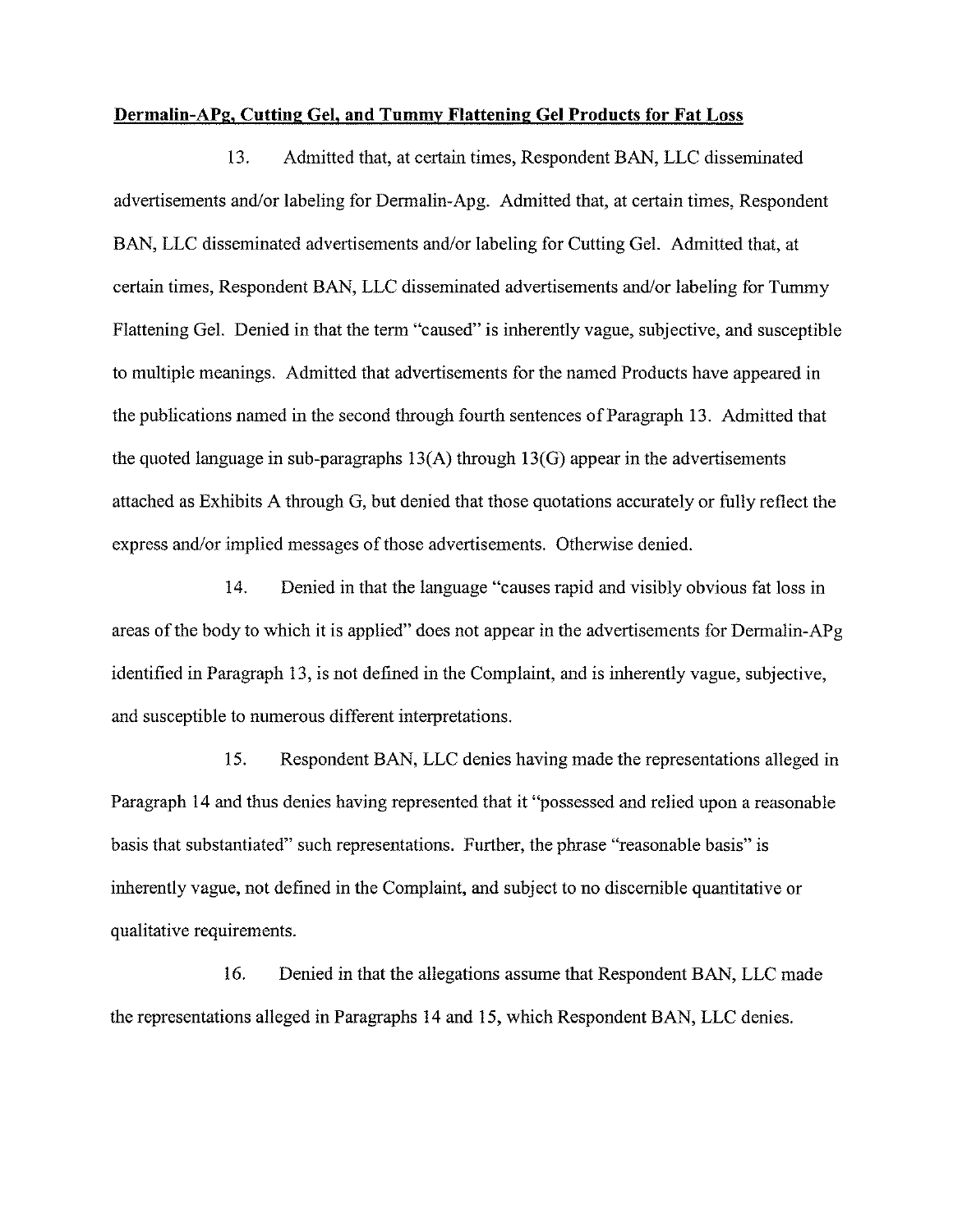Further, the phrase "reasonable basis" is inherently vague, not defined in the Complaint, and subject to no discernible quantitative or qualitative requirements.

17. Denied in that the language "causes rapid and visibly obvious fat loss in areas of the body to which it is applied" does not appear in the advertisements for Cutting Gel identified in Paragraph 13, is not defined in the Complaint, and is inherently vague, subjective, and susceptible to numerous different interpretations.

18. Respondent BAN, LLC denies having made the representations alleged in Paragraph 17 and thus denies having represented that it "possessed and relied upon a reasonable basis that substantiated" such representations. Further, the phrase "reasonable basis" is inherently vague, not defined in the Complaint, and subject to no discernible quantitative or qualitative requirements.

19. Denied in that the allegations assume that Respondent BAN, LLC made the representations alleged in Paragraphs 17 and 18, which Respondent denies. Further, the phrase "reasonable basis" is inherently vague, not defined in the Complaint, and subject to no discernible quantitative or qualitative requirements.

20. Denied in that the language "causes rapid and visibly obvious fat loss in areas of the body to which it is applied" does not appear in the advertisements for Tummy Flattening Gel identified in Paragraph 13, is not defined in the Complaint, and is inherently vague, subjective, and susceptible to numerous different interpretations.

21. Respondent BAN, LLC denies having made the representations alleged in Paragraph 20 and thus denies having represented that it "possessed and relied upon a reasonable basis that substantiated" such representations. Further, the phrase "reasonable basis" is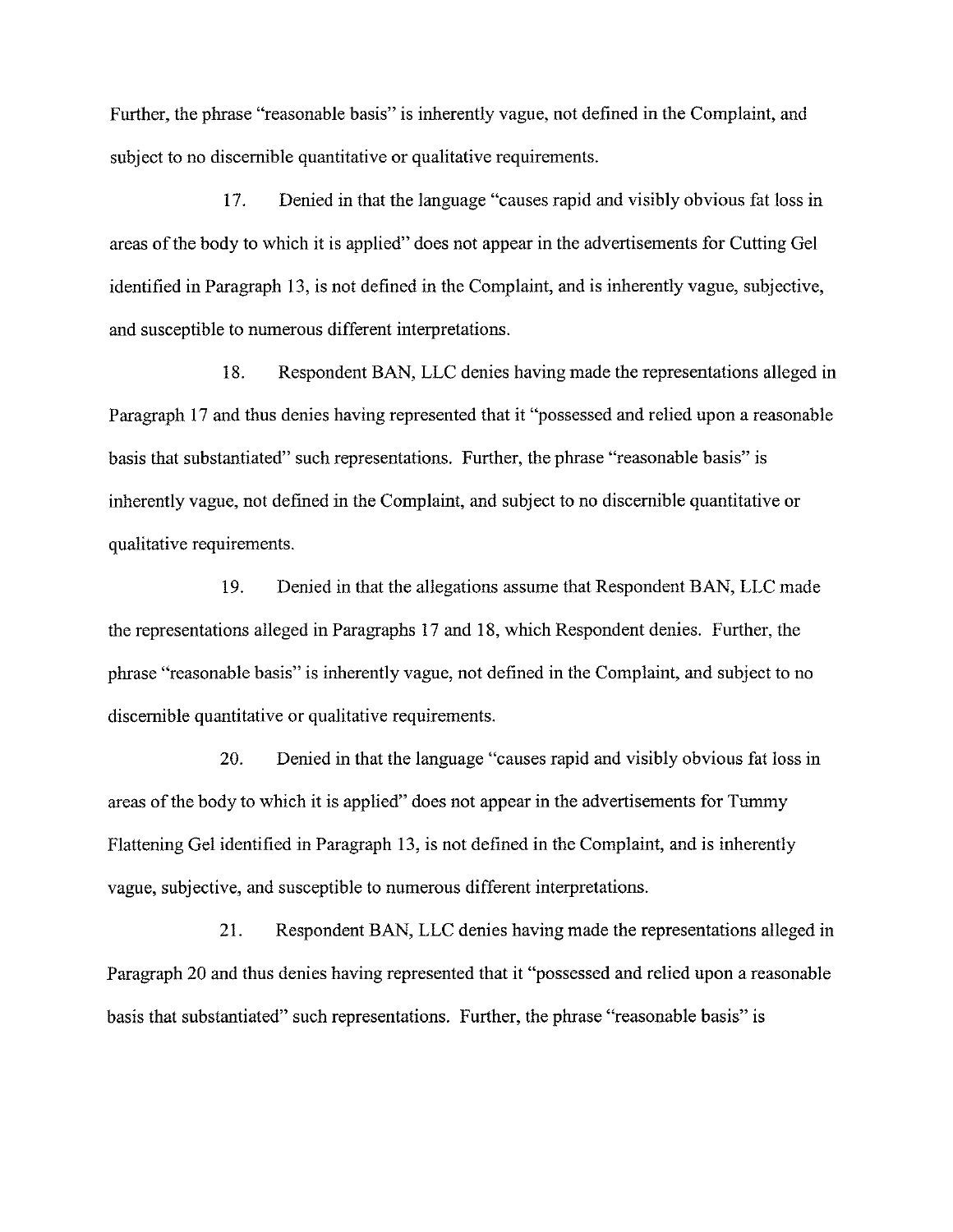inherently vague, not defined in the Complaint, and subject to no discernible quantitative or qualitative requirements.

22. Denied in that the allegations assume that Respondent BAN, LLC made the representations alleged in Paragraphs 20 and 21, which Respondent BAN, LLC denies. Further, the phrase "reasonable basis" is inherently vague, not defined in the Complaint, and subject to no discernible quantitative or qualitative requirements.

23. Respondent BAN, LLC denies that it has represented that "Cutting Gel causes rapid and visibly obvious fat loss in areas of the body to which it is applied" and thus denies having represented that "published, clinical testing" has proven that statement to be true. Further, the language "Cutting Gel causes rapid and visibly obvious fat loss in areas of the body to which it is applied" does not appear in the advertisements for Cutting Gel identified in Paragraph 13, is not defined in the Complaint, and is inherently vague, subjective, and susceptible to numerous different interpretations.

24. Denied in that the allegations assume that Respondent BAN, LLC has represented that "Cutting Gel causes rapid and visibly obvious fat loss in areas of the body to which it is applied" and that "published, clinical testing" has proven that statement to be true, which Respondent BAN, LLC denies. Further, the language "Cutting Gel causes rapid and visibly obvious fat loss in areas of the body to which it is applied" does not appear in the advertisements for Cutting Gel identified in Paragraph 13, is not defined in the Complaint, and is inherently vague, subjective, and susceptible to numerous different interpretations.

25. Respondent BAN, LLC denies that it has represented that "Tummy Flattening Gel causes rapid and visibly obvious fat loss in areas of the body to which it is applied" and thus denies having represented that "published, clinical testing" has proven that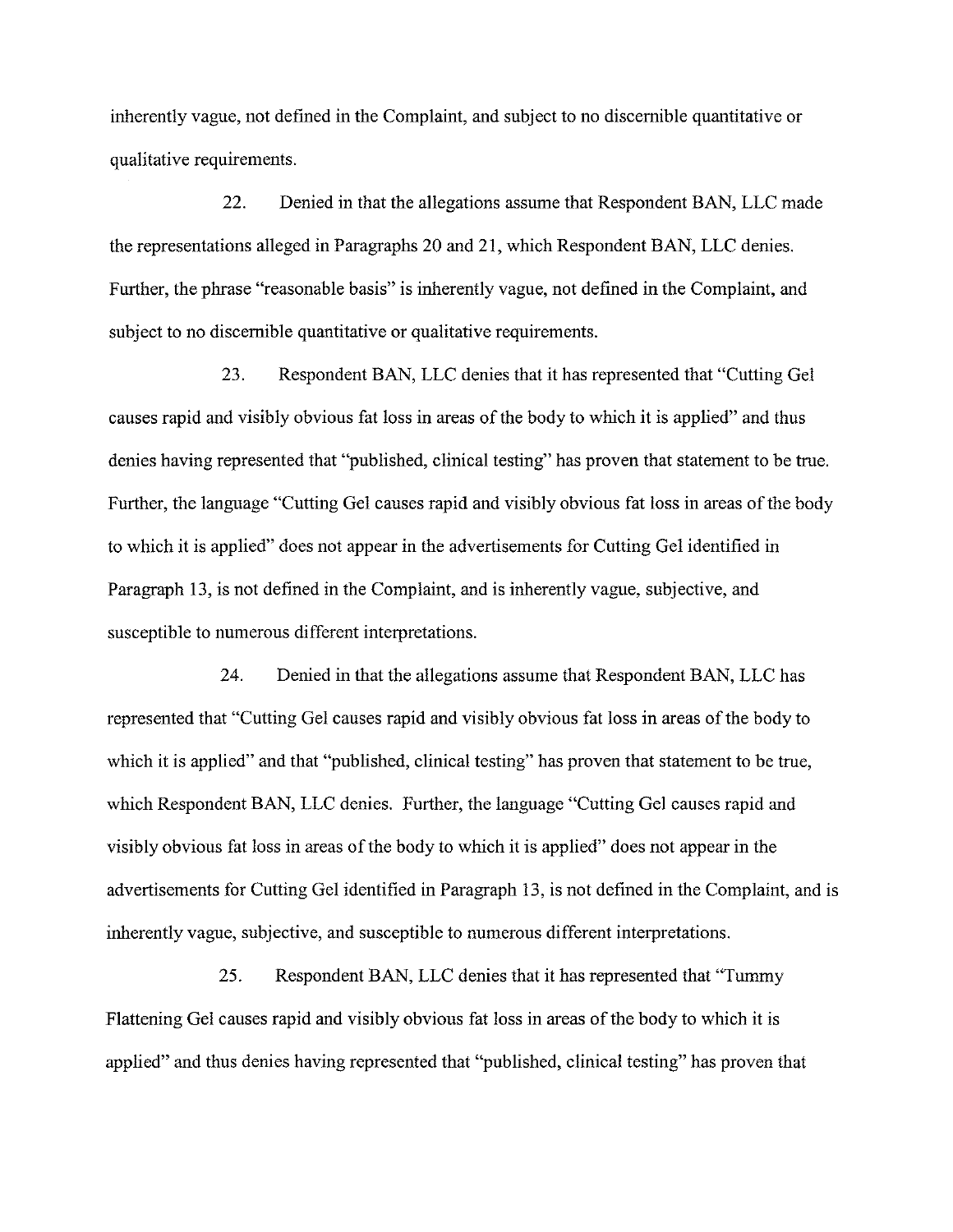statement to be true. Further, the language "Tummy Flattening Gel causes rapid and visibly obvious fat loss in areas of the body to which it is applied" does not appear in the advertisements for Tummy Flattening Gel identified in Paragraph 13, is not defined in the Complaint, and is inherently vague, subjective, and susceptible to numerous different interpretations.

26. Denied in that the allegations assume that Respondent BAN, LLC has represented that "Tummy Flattening Gel causes rapid and visibly obvious fat loss in areas of the body to which it is applied" and that "published, clinical testing" has proven that statement to be true, which Respondent denies. Further, the language "Tummy Flattening Gel causes rapid and visibly obvious fat loss in areas of the body to which it is applied" does not appear in the advertisements for Tummy Flattening Gel identified in Paragraph 13, is not defined in the Complaint, and is inherently vague, subjective, and susceptible to numerous different interpretations.

#### **Leptoprin and Anorex Products for Weight and Fat Loss in "the Significantly Overweight"**

27. Admitted that, at certain times, Respondent BAN, LLC disseminated advertisements and/or labeling for Leptoprin. Admitted that, at certain times, Respondent BAN, LLC disseminated advertisements and/or labeling for Anorex. Denied in that the term "caused" is inherently vague, subjective, and susceptible to multiple meanings. Admitted that the quoted language in sub-paragraphs 27(A) through 27(C) appear in the advertisements attached as Exhibits H through J, but denied that those quotations accurately or fully reflect the express and/or implied messages of those advertisements. Otherwise denied.

28. Denied as to Paragraph 28(A) in that the language "causes weight loss of more than 20 pounds, including as much as 50,60, or 147 pounds, in significantly overweight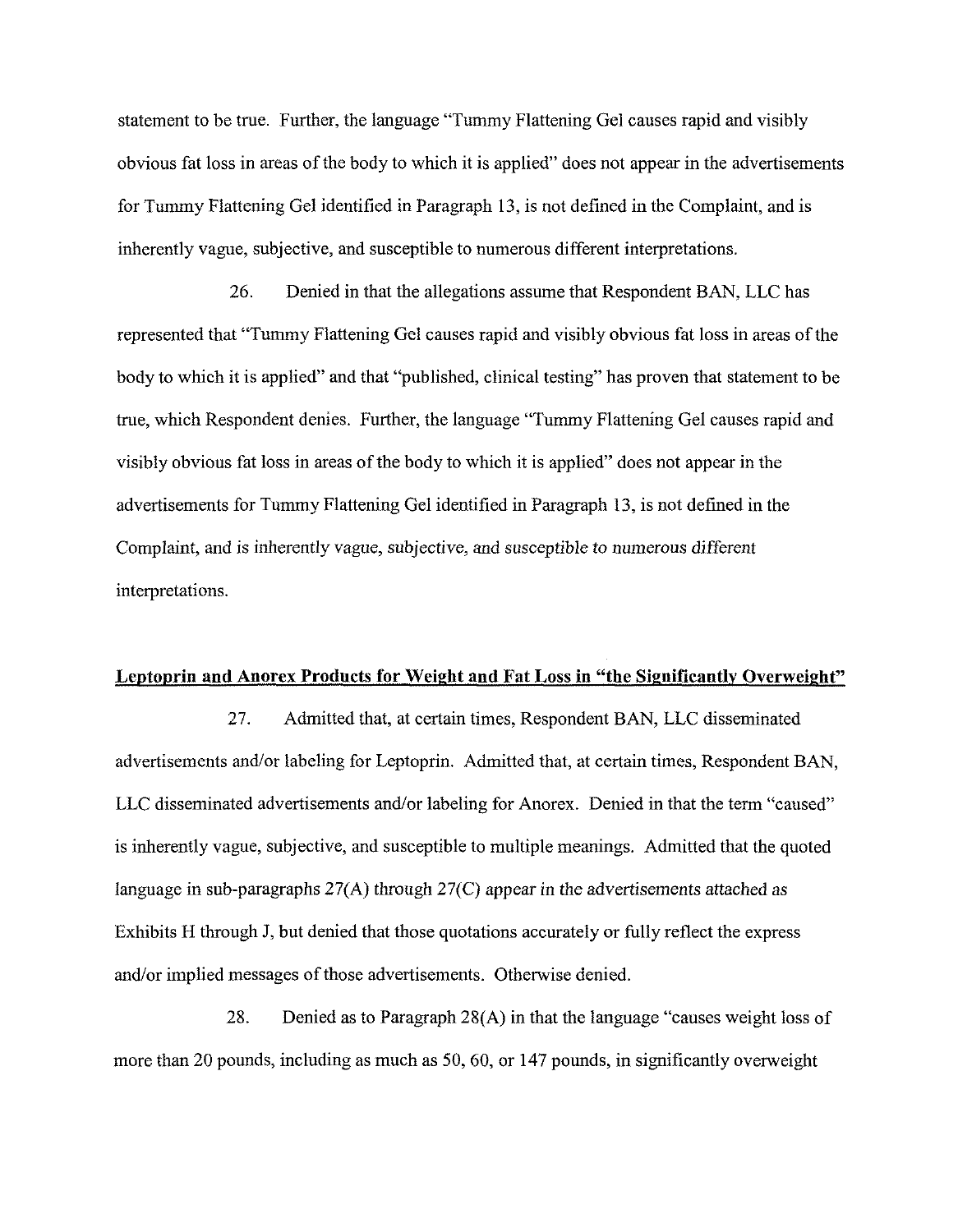users" does not appear in the advertisements for Leptoprin identified in Paragraph 27, is not defined in the Complaint, and is inherently vague, subjective, and susceptible to numerous different interpretations. Denied as to Paragraph 28(B) in that the language "causes loss of substantial, excess fat in significantly overweight users" does not appear in the advertisements for Leptoprin identified in Paragraph 27, is not defined in the Complaint, and is inherently vague, subjective, and susceptible to numerous different interpretations.

29. Respondent BAN, LLC denies having made the representations alleged in Paragraph 28 and thus denies having represented that it "possessed and relied upon a reasonable basis that substantiated" such representations. Further, the phrase "reasonable basis" is inherently vague, not defined in the Complaint, and subject to no discernible quantitative or qualitative requirements.

30. Denied in that the allegations assume that Respondent BAN, LLC made the representations alleged in Paragraphs 28 and 29, which Respondent denies. Further, the phrase "reasonable basis" is inherently vague, not defined in the Complaint, and suhject to no discernible quantitative or qualitative requirements.

31. Denied as to Paragraph 31(A) in that Respondent BAN, LLC denies that it has represented that "Leptoprin causes weight loss of more than 20 pounds, including as much as 50,60, or 147 pounds, in significantly overweight users" and thus denies having represented that "clinical testing" has proven that statement to be true. Further, the language "Leptoprin causes weight loss of more than 20 pounds, including as much as 50, 60, or 147 pounds, in significantly overweight users" does not appear in the advertisements for Leptoprin identified in Paragraph 27, is not defined in the Complaint, and is inherently vague, suhjective, and susceptible to numerous different interpretations. Denied as to Paragraph 31(B) in that Respondent BAN, LLC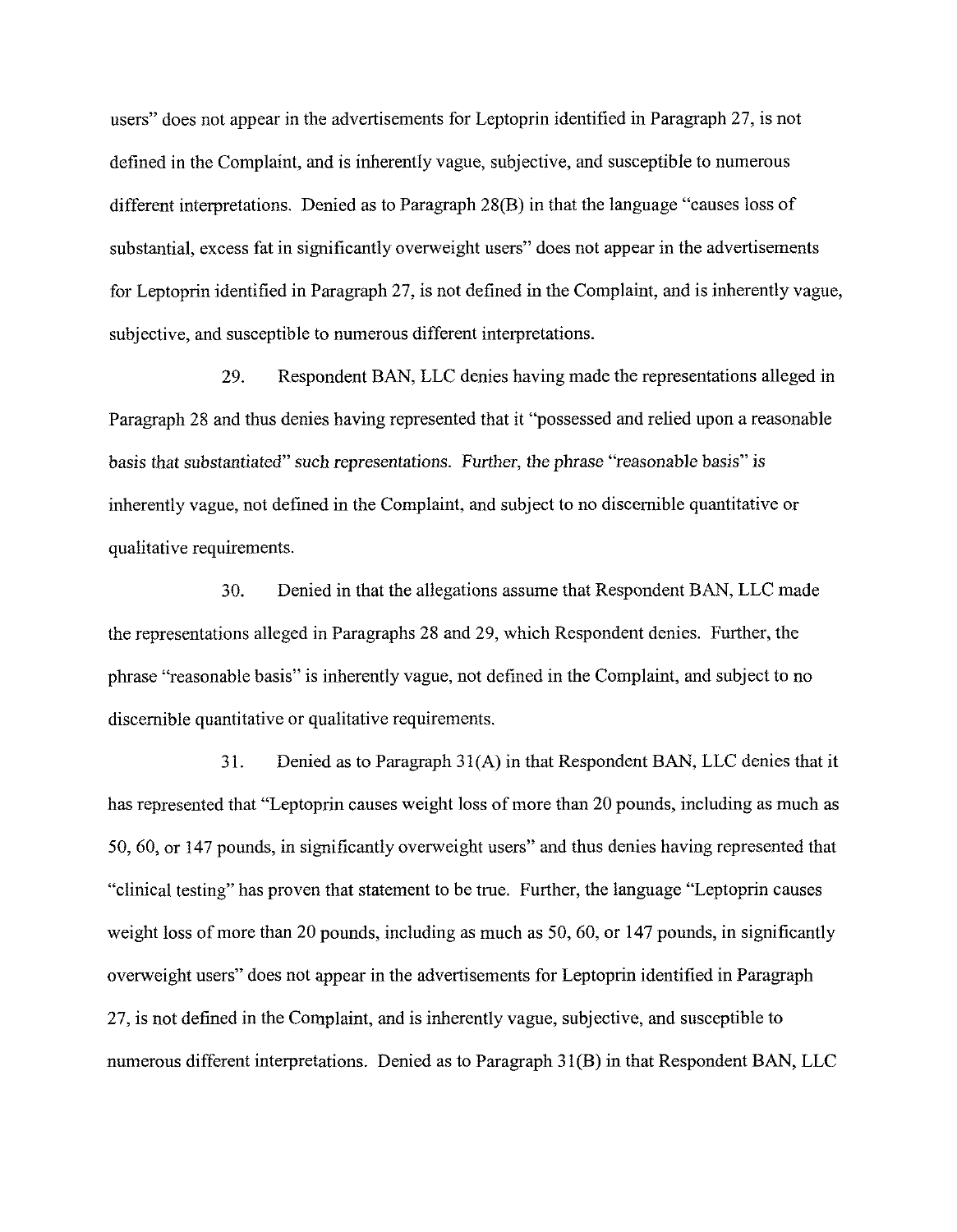denies that it has represented that "Leptoprin causes loss of substantial, excess fat in significantly overweight users" and thus denies having represented that "clinical testing" has proven that statement to be true. Further, the language "Leptoprin causes loss of substantial, excess fat in significantly overweight users" does not appear in the advertisements for Leptoprin identified in Paragraph **27,** is not defined in the Complaint, and is inherently vague, subjective, and susceptible to numerous different interpretations.

**32.** Denied as to Paragraph **32(A)** in that the allegations assume that Respondent **BAN,** LLC has represented that "Leptoprin causes weight loss of more than **20**  pounds, including as much as **50,60,** or **147** pounds, in significantly overweight users" and that "clinical testing" has proven that statement to he true, which Respondent denies. Further, the language "Leptoprin causes weight loss of more than **20** pounds, including as much as **50,60,** or **147** pounds, in significantly overweight users" does not appear in the advertisements for Leptoprin identified in Paragraph **27,** is not defined in the Complaint, and is inherently vague, subjective, and susceptible to numerous different interpretations. Denied as to Paragraph **32(B)**  in that the allegations assume that Respondent **BAN,** LLC has represented that "Leptoprin causes loss of substantial, excess fat in significantly overweight users" and that "clinical testing" has proven that statement to be true, which Respondent **BAN,** LLC denies. Further, the language "Leptoprin causes loss of substantial, excess fat in significantly overweight users" does not appear in the advertisements for Leptoprin identified in Paragraph **27,** is not defined in the Complaint, and is inherently vague, subjective, and susceptible to numerous different interpretations.

**33.** Denied as to Paragraph **33(A)** in that the language "causes weight loss of more than **20** pounds in significantly overweight users" does not appear in the advertisements for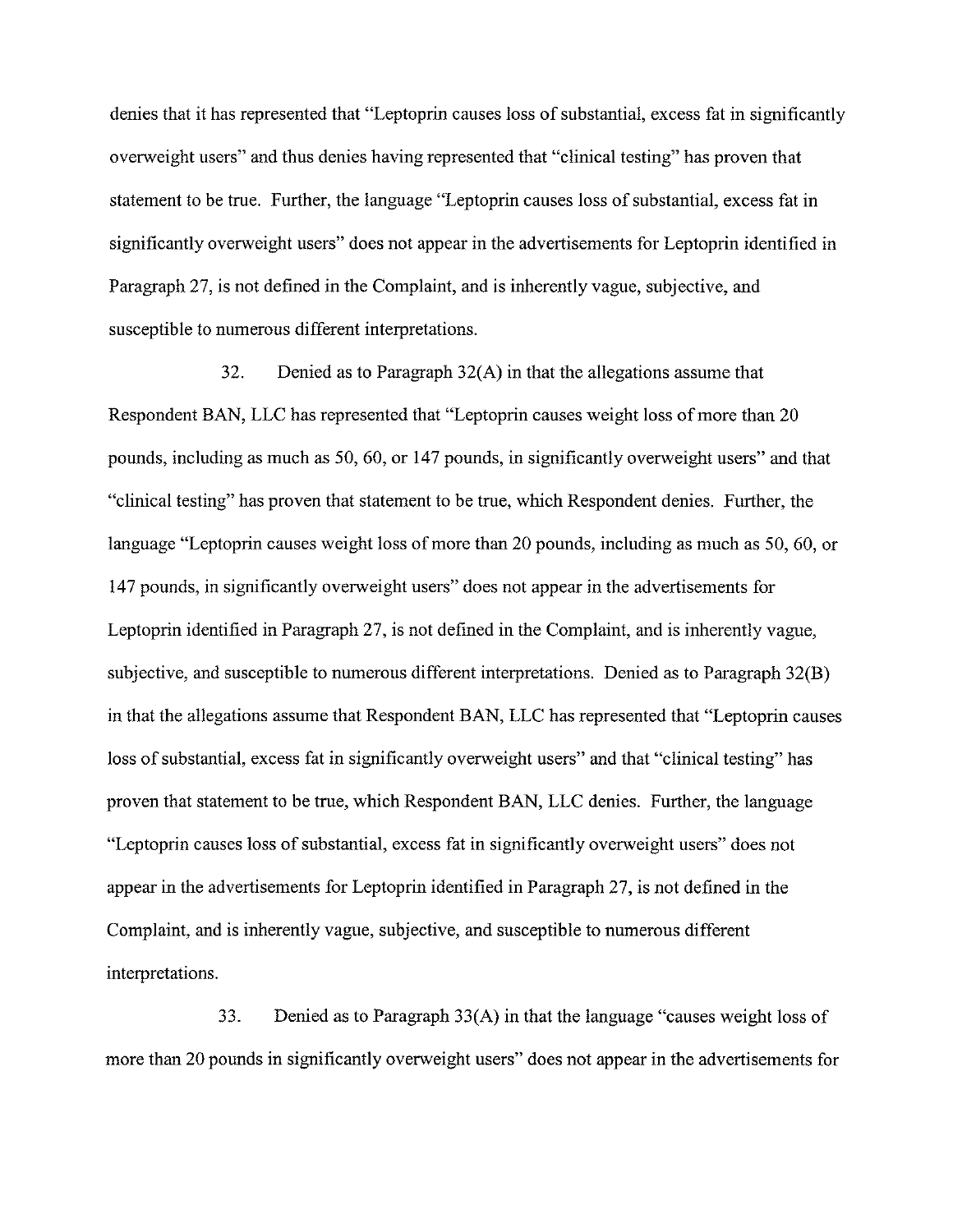Anorex identified in Paragraph 27, is not defined in the Complaint, and is inherently vague, subjective, and susceptible to numerous different interpretations. Denied as to Paragraph 33(B). The language "causes loss of substantial, excess fat in significantly overweight users" does not appear in the advertisements for Anorex identified in Paragraph 27, is not defined in the Complaint, and is inherently vague, subjective, and susceptible to numerous different interpretations.

34. Respondent BAN, LLC denies having made the representations alleged in Paragraph 33 and thus denies having represented that it "possessed and relied upon a reasonable basis that substantiated" such representations. Further, the phrase "reasonable basis" is inherently vague, not defined in the Complaint, and subject to no discernible quantitative or qualitative requirements.

35. Denied in that the allegations assume that Respondent BAN, LLC made the representations alleged in Paragraphs 33 and 34, which Respondent denies. Further, the phrase "reasonable basis" is inherently vague, not defined in the Complaint, and subject to no discernible quantitative or qualitative requirements.

#### **PediaLean Product for Weight Loss in Children**

36. Admitted that, at certain times, Respondent BAN, LLC disseminated advertisements and/or labeling for PediaLean. Denied in that the term "caused" is inherently vague, subjective, and susceptible to multiple meanings. Admitted that advertisements for PediaLean have appeared in the publications named in the second sentence of Paragraph 36. Admitted that the quoted language in sub-paragraphs  $36(A)$  through  $36(B)$  appear in the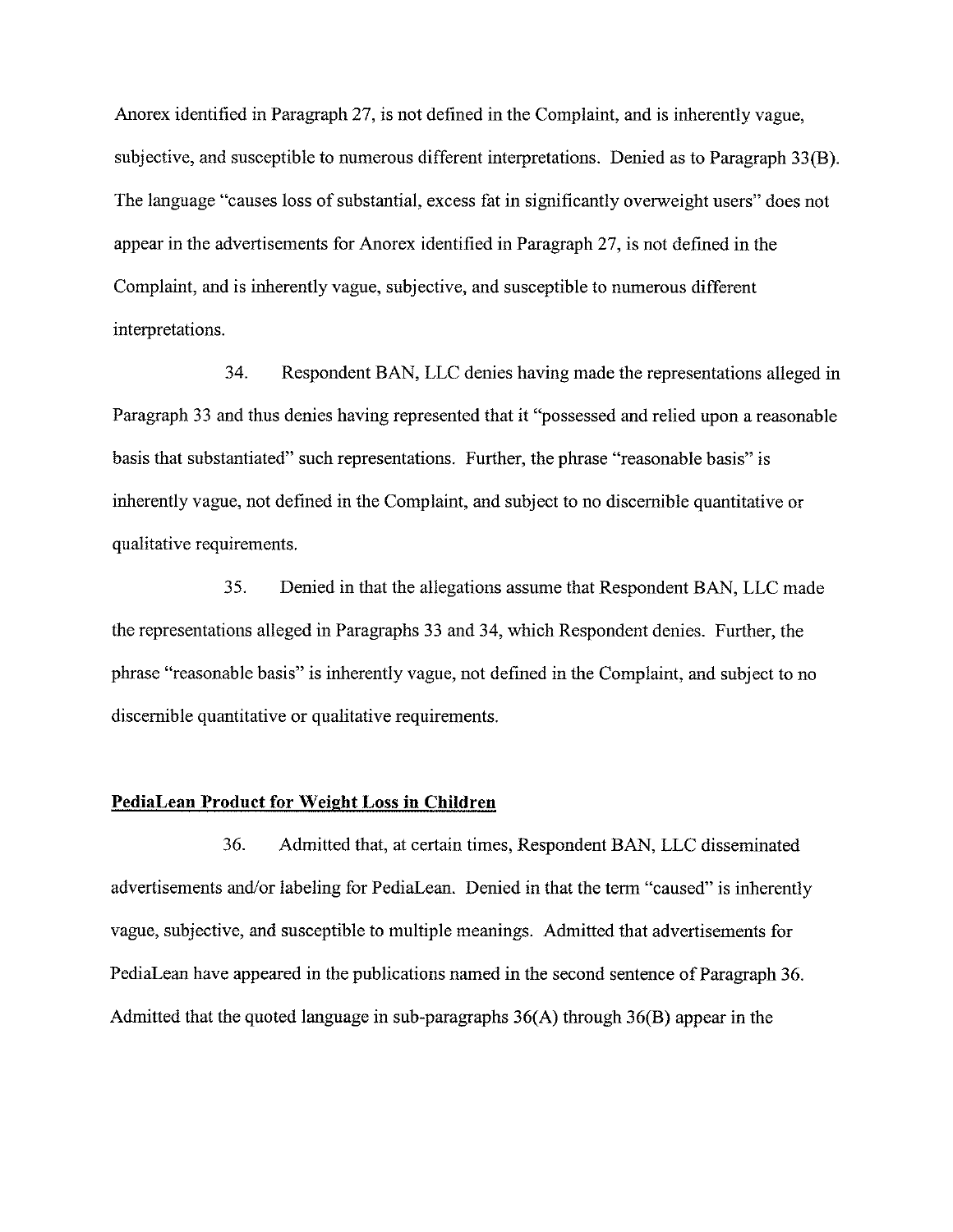*advertisements attached as Exhibits K and L, but denied that those quotations accurately or fully*  reflect the express and/or implied messages of those advertisements. Otherwise denied.

37. *Denied in that the language "causes substantial weight loss in overweight or obese children" does not appear in the advertisements for PediaLean identified in Paragraph*  36, *is not defined in the Complaint, and is inherently vague, subjective, and susceptible to numerous different interpretations.* 

38. *Respondent* **BAN,** *LLC denies having made the representation alleged in Paragraph* 37 *and thus denies having represented that it "possessed and relied upon a reasonable basis that substantiated" such representation. Further, the phrase "reasonable basis" is inherently vague, not defined in the Complaint, and subject to no discernible quantitative or qualitative requirements.* 

39. *Denied in that the allegations assume that Respondent* **BAN,** *LLC made the representations alleged in Paragraphs* 37 *and* 38, *which Respondent denies. Further, the phrase "reasonable basis" is inherently vague, not defined in the Complaint, and subject to no discernible quantitative or qualitative requirements.* 

40. *Respondent* **BAN,** *LLC denies that it has represented that PediaLean "causes substantial weight loss in overweight or obese children" and, thus, denies having represented that "clinical testing" proves that statement to be true. Further, the language "causes substantial weight loss in overweight or obese children" does not appear in the advertisements for PediaLean identified in Paragraph* 36, *is not defined in the Complaint, and is inherently vague, subjective, and susceptible to numerous different interpretations.* 

41. *Denied in that the allegations assume that Respondent* **BAN,** *LLC has represented that PediaLean "causes substantial weight loss in overweight or obese children" and*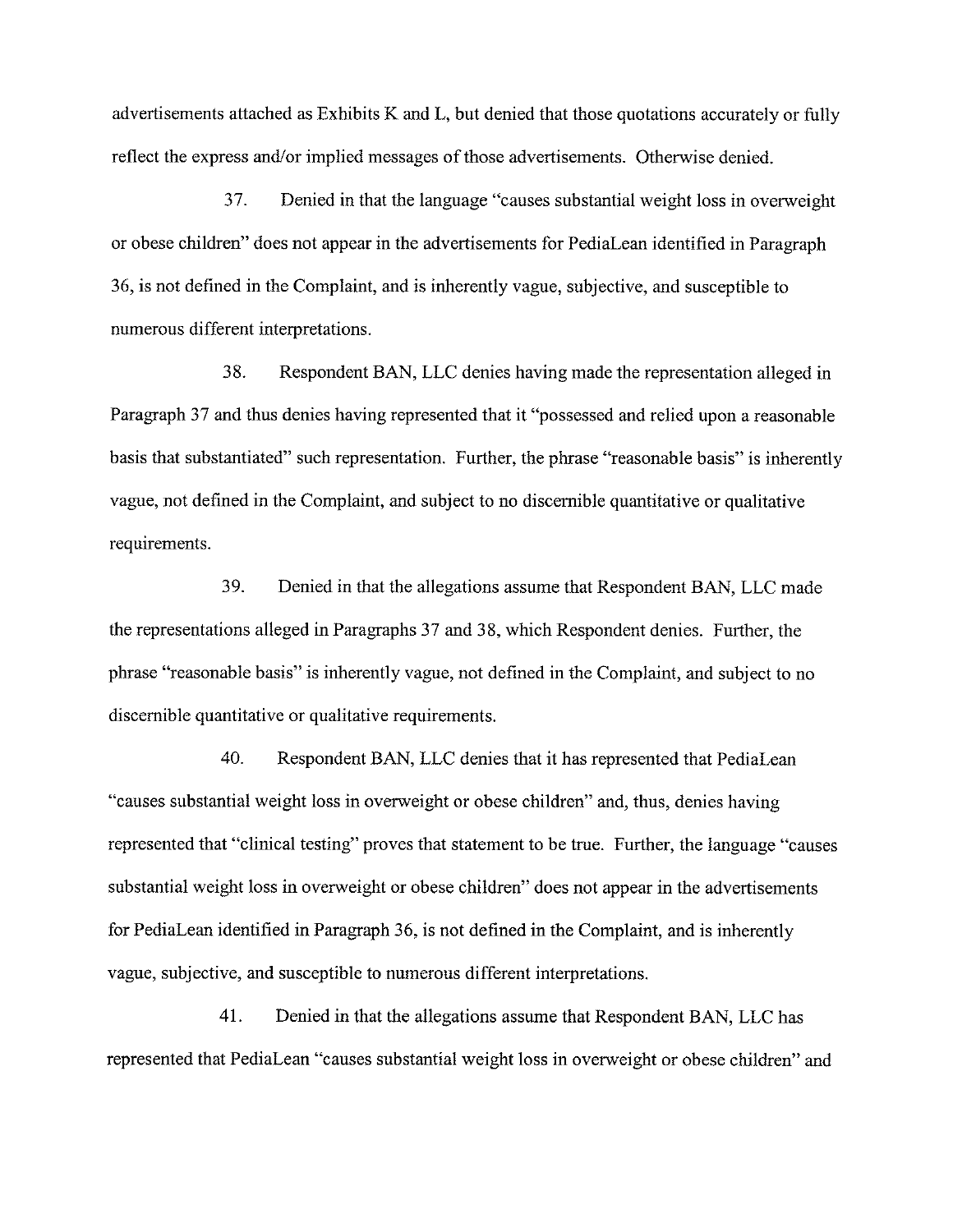that "clinical testing" proves that statement to be true, which Respondent denies. Further, the language "causes substantial weight loss in overweight or obese children" does not appear in the advertisements for PediaLean identified in Paragraph 36, is not defined in the Complaint, and is inherently vague, subjective, and susceptible to numerous different interpretations.

### **Expertise of Respondent Mowrev**

42. Denied.

43. Admitted that Respondent Daniel B. Mowrey is not a medical doctor.

Otherwise denied.

44. Denied.

#### **ADDITIONAL GROUNDS OF DEFENSE**

Without assuming any burden of production or proof that it would not otherwise be required to hear under applicable law, Respondent asserts the following defenses and reserves its right to raise additional defenses as appropriate:

#### **Fifth Amendment** -- **Due Process**

This enforcement action is based upon regulatory standards governing the quantity and quality of substantiation Respondent must possess at the time it makes express and implied claims in advertisements. The standards fail and have failed to provide reasonable persons, including Respondent, with fair notice as to whether contemplated claims in advertisements, including those at issue in this proceeding, are and were permissible and/or allow and have allowed the Commission and/or its representatives to enforce the standards pursuant to their personal or subjective predilections. The regulatory standards are thus unconstitutionally vague on their face and/or as applied to Respondent's prior and contemplated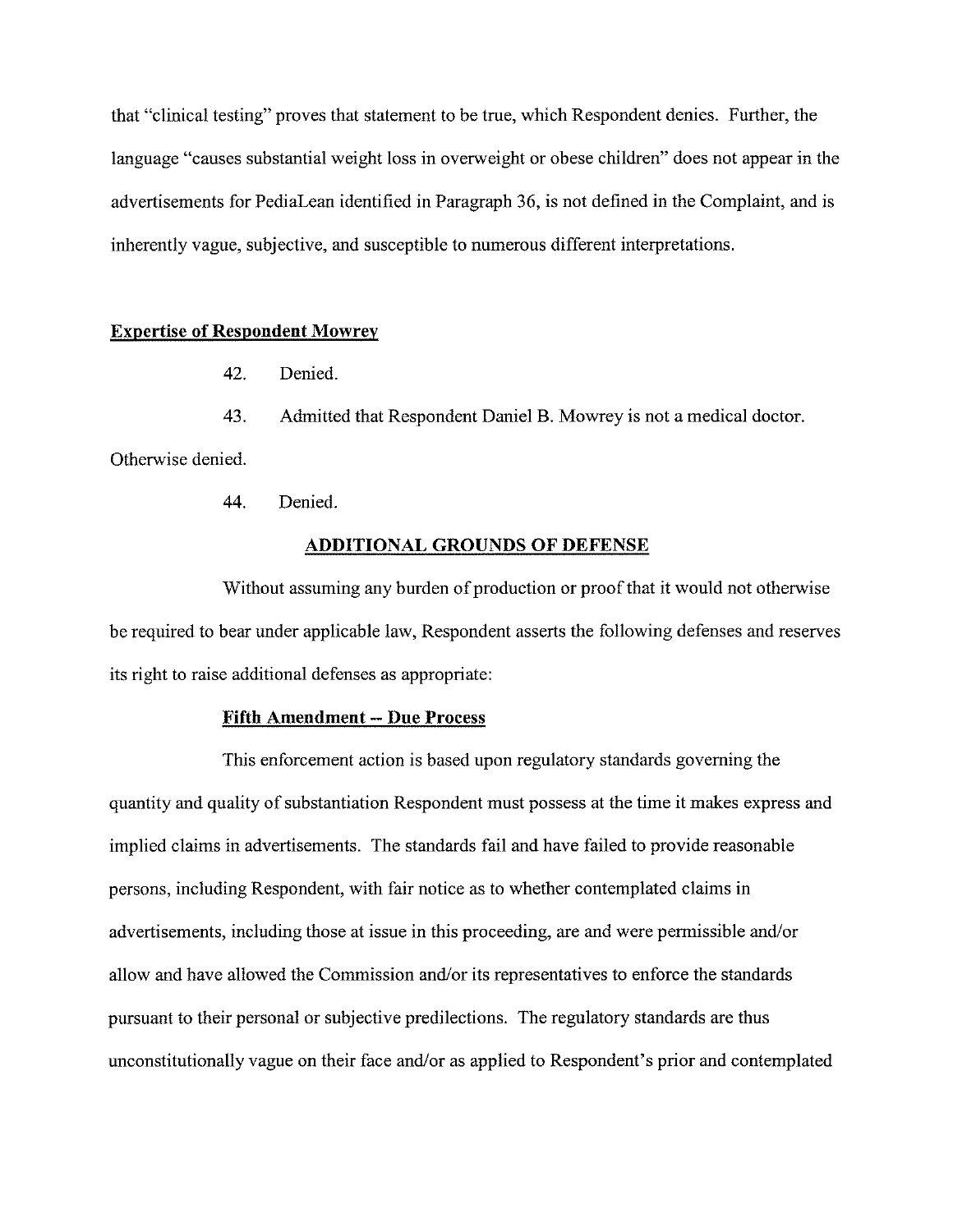advertising activity and, therefore, violate Respondent's rights to due process under the Fifth Amendment to the Constitution of the United States. The Complaint and enforcement action based upon such standards must therefore be dismissed.

#### **First Amendment** -- **Freedom of Speech**

The Commission's Complaint, enforcement action and the relief sought abridge Respondent's rights under the First Amendment to the Constitution of the United States because the Commission seeks to restrict, restrain and/or prohibit protected commercial speech, because the Commission seeks to restrict, restrain and/or prohibit protected commercial speech through the use of ad hoc and non-defined terms and advertising substantiation lacking any measurable degree of definiteness, and because the Commission's actions are premised at least in part upon alleged representations made "by implication" that the Commission has labeled false or misleading without relying on extrinsic evidence. In proceeding this way, the Commission has failed to choose and/or rejected alternate means to achieve its interests that are less restrictive of protected speech.

#### **Puffery**

One or more of the advertisements identified in the Complaint contains one or more claims and/or representations that are vague, generalized, subjective, highly suggestive, and/or exaggerated statements, and/or statements that ordinary consumers do not take literally or rely upon, and/or statements that cannot be substantiated objectively. Such claims and/or representations constitute puffery, which is not likely to mislead a reasonable consumer.

#### **Administrative Procedure Act (5 U.S.C. § 706) – Improper Agency Action**

The Complaint and this enforcement action are based upon regulatory standards governing the quantity and quality of substantiation Respondent must possess at the time it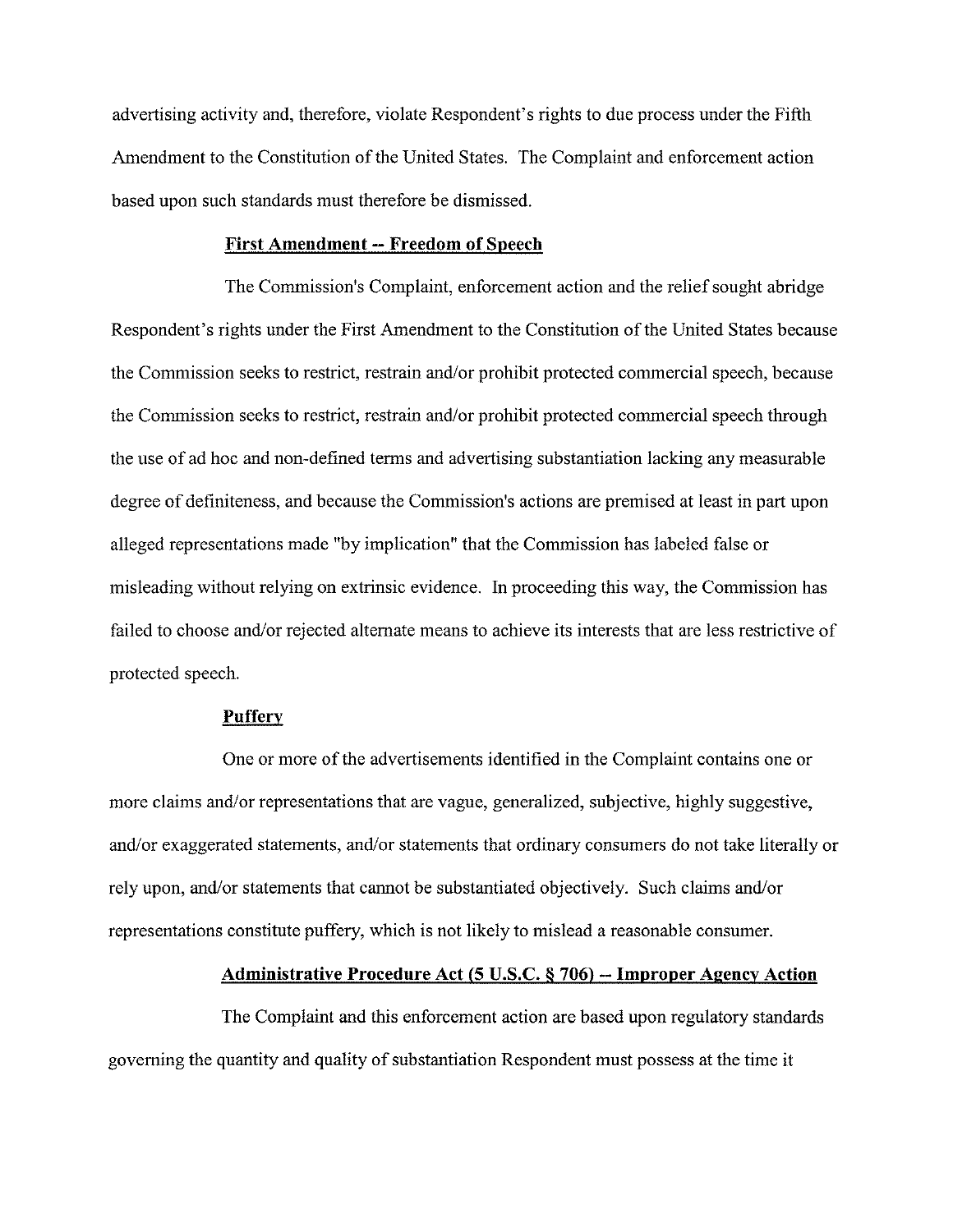makes express and implied claims in advertisements. The standards fail and have failed to provide reasonable persons, including Respondent, with fair notice as to whether contemplated claims in advertisements, including those at issue in this proceeding, are and were permissible and/or allow and have allowed the Commission and/or its representatives to enforce the standards pursuant to their personal or subjective predilections. The regulatory standards are unconstitutional; therefore, this enforcement action constitutes agency action that is arbitrary, capricious, an abuse of discretion, otherwise not in accordance with law, contrary to constitutional right, and/or without observance of procedure required by law.

#### **Federal Trade Commission Act (15 U.S.C. 8 45(b))** -- **No Reason to Believe**

The Commission failed, or failed properly, to reach the required determination that it had "reason to believe" Respondent has violated the Act prior to initiating this enforcement action. The reasons for that failure include, hut are not necessarily limited to, the Commission's use of regulatory standards that are inherently vague and subject to no discernible quantitative or qualitative requirements, and its refusal to consider extrinsic evidence in determining whether the advertisements at issue are false or misleading. In failing, or failing properly, to reach the "reason to believe" determination, the Commission has violated 15 U.S.C. *5* 45@) of the Act.

#### **Federal Trade Commission Act (15 U.S.C. § 45(b) -- Interest of the Public**

The Complaint and this enforcement action are based upon regulatory standards governing the quantity and quality of substantiation Respondent must possess at the time it makes express and implied claims in advertisements. The standards fail and have failed to provide reasonable persons, including Respondent, with fair notice as to whether contemplated claims in advertisements, including those at issue in this proceeding, are and were permissible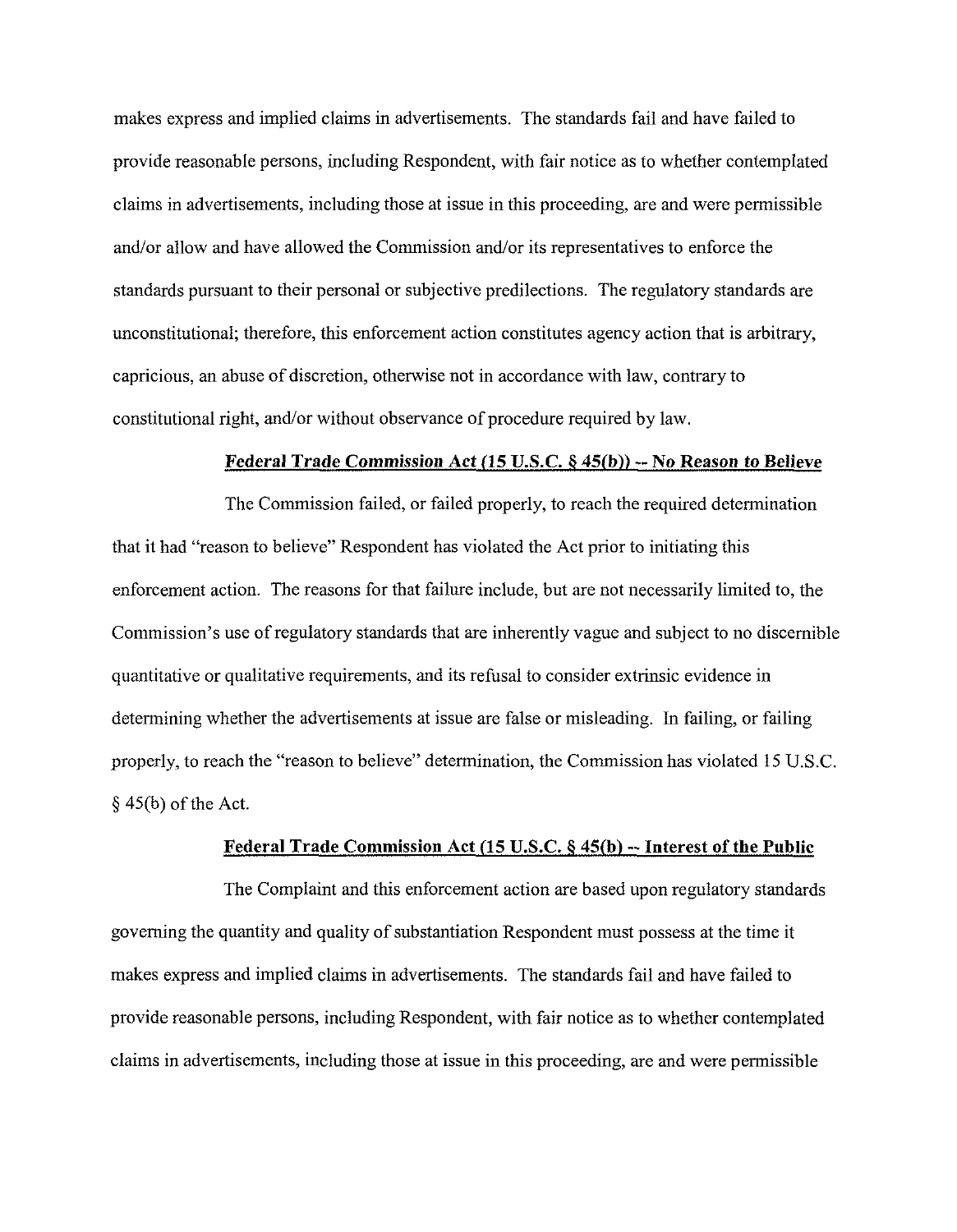and/or allow and have allowed representatives of the Commission to enforce the standards pursuant to their personal or subjective predilections. The regulatory standards are unconstitutional; therefore, the Commission's decision to initiate this enforcement proceeding based upon that standard is not to the interest of the public.

## **Administrative Procedure Act (5 U.S.C. 86 706(1) and/or 555(b))** -- **Unreasonable Delay**

The Commission did not initiate this proceeding with due regard for the convenience and necessity of the parties or their representatives, or within a reasonable time, as required under 5 U.S.C. 5 555(b). Instead, it unreasonably delayed the filing of the Complaint for political or otherwise improper reasons. This unreasonable delay has prejudiced the ability of Respondent to present its case in this proceeding.

\* \* \* \* \*

To the extent any of the foregoing grounds of defense may not properly be asserted and/or adjudicated in this proceeding, Respondent hereby states its intent to preserve such defenses for future proceedings.

## **DEMAND FOR ATTORNEY'S FEES**

Respondent reserves all claims for attorney's fees and costs that they may have under the Recovery of Awards Under the Equal Access to Justice Act in Commission Proceedings, 5 U.S.C. 55 504 and 553(b).

Respectfully submitted,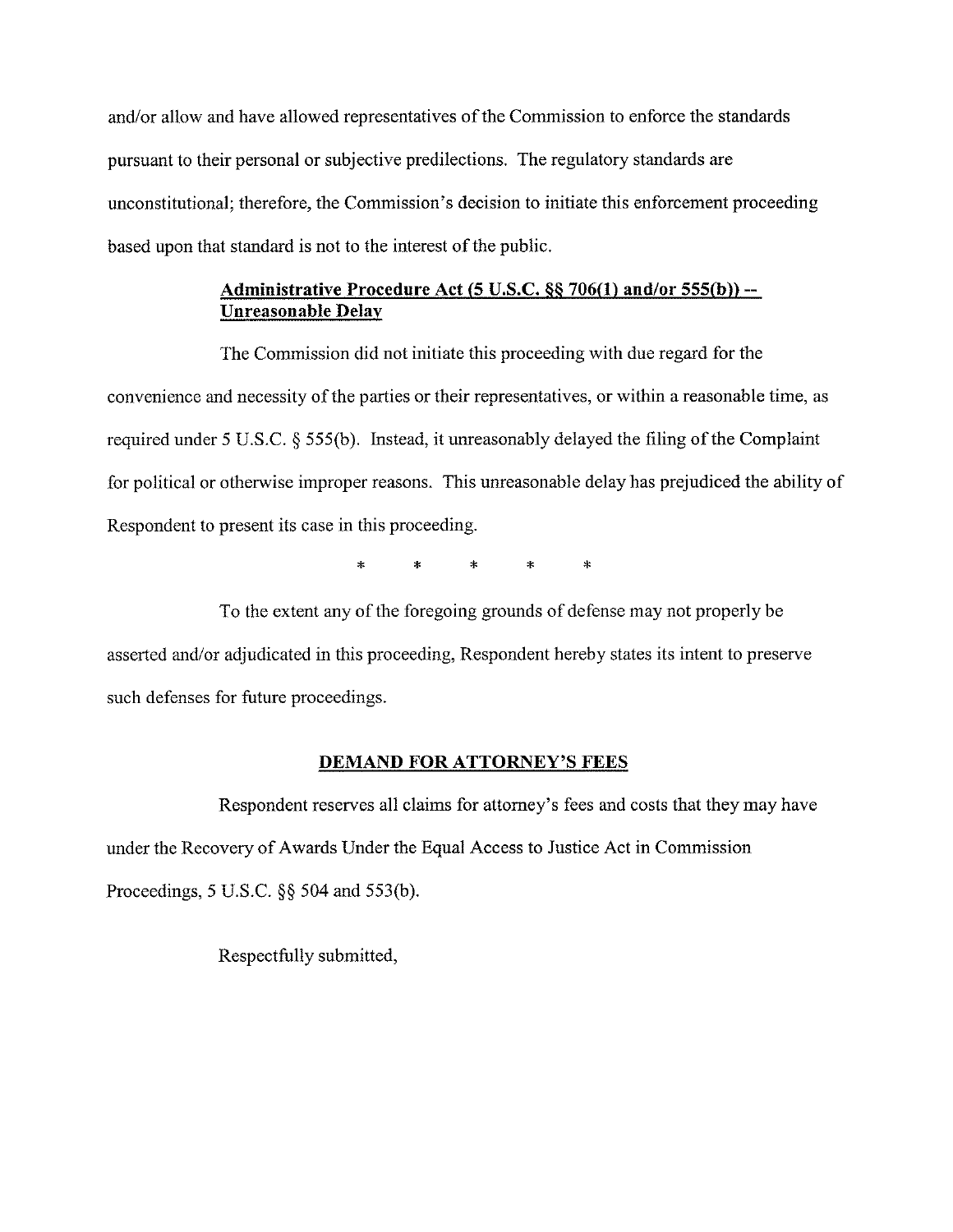$\widetilde{\rho}$ -<br>Ministrazio  $^{\prime}$ Kr

Gregory L. Hillyer FELDMANGALE, P.A.<br>Miami Center – 19<sup>th</sup> Floor 201 South Biscayne Blvd. Miami, Florida 33131<br>Telephone: (305) 3 Telephone: (305) 358-5001<br>Facsimile: (305) 358-3309  $(305)$  358-3309 e-mail: ghillyer@feldmangale.com

 $\sim$ 

**Counsel for Defendant Ban, L.L.C.**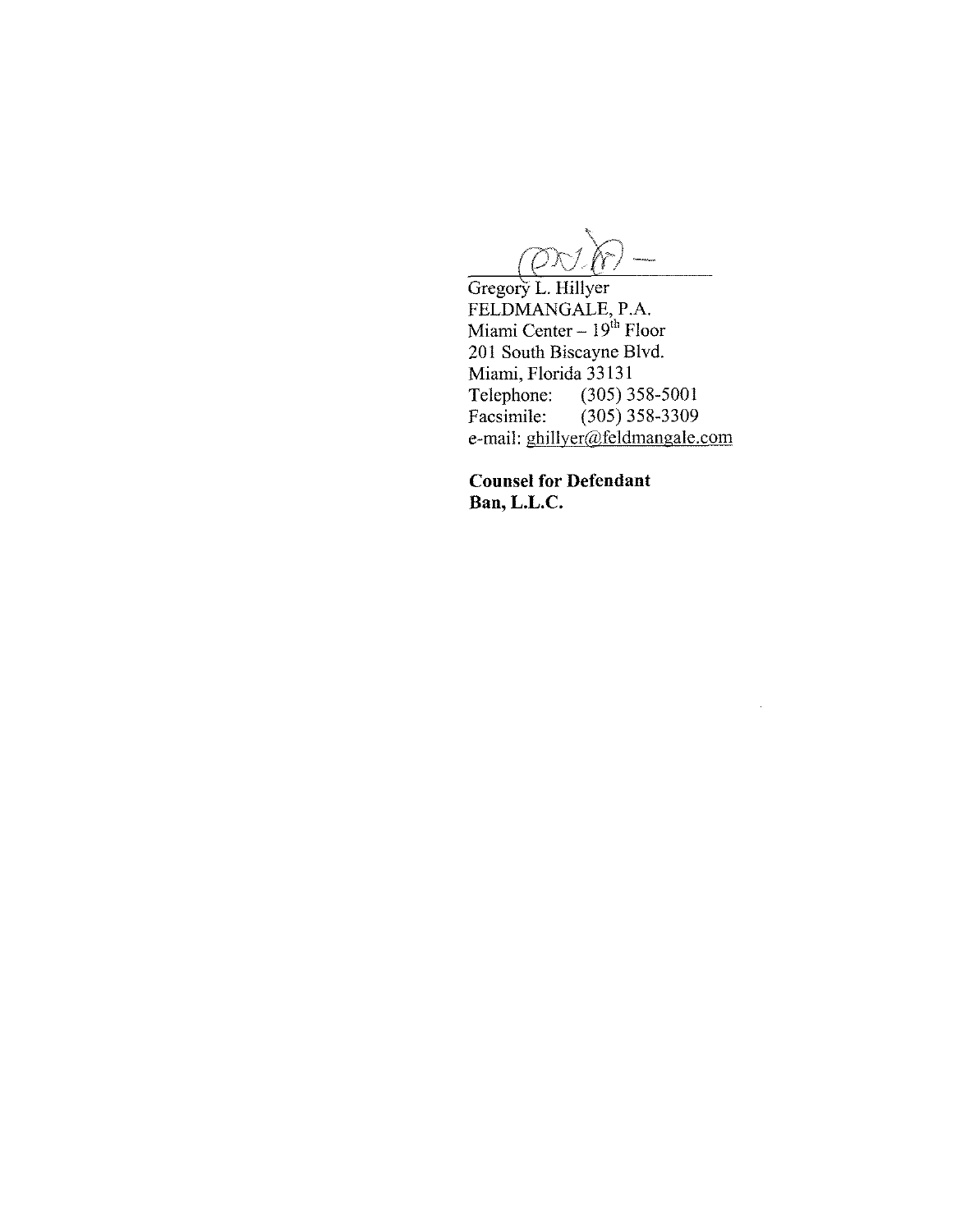### CERTIFICATE OF SERVICE

I hereby certify that on this 30th day of July, 2004, I caused to be filed and

served the Answer and Grounds of Defense of Respondent BAN, LLC as follows:

(1) an original and two paper copies filed by hand delivery and one electronic copy in PDF format filed by electronic mail to:

Donald S. Clark, Secretary Federal Trade Commission 600 Pennsylvania Avenue, N.W., Room H-159 Washington, D.C. 20580 Email: secretary@ftc.gov

(2) one paper copy served by hand delivery to:

The Honorable Steven J. McGuire Administrative Law Judge Federal Trade Commission 600 Pennsylvania Avenue, N.W., Room H-112 Washington, D.C. 20580

**(3)** one paper copy by first class U.S. mail and one electronic copy in PDF format by electronic mail to:

> Laureen Kapin Walter C. Gross Joshua S. Millard Robin F. Richardson Laura Schneider Federal Trade Commission 600 Pennsylvania Avenue, N.W., Suite NJ-2122 Washington, D.C. 20580 email: Ikapin@ftc.gov

(4) one paper copy by first class U.S. mail to:

Elaine D. Kolish Associate Director, Enforcement Federal Trade Commission 601 New Jersey Avenue, N.W. Washington, D.C. 20001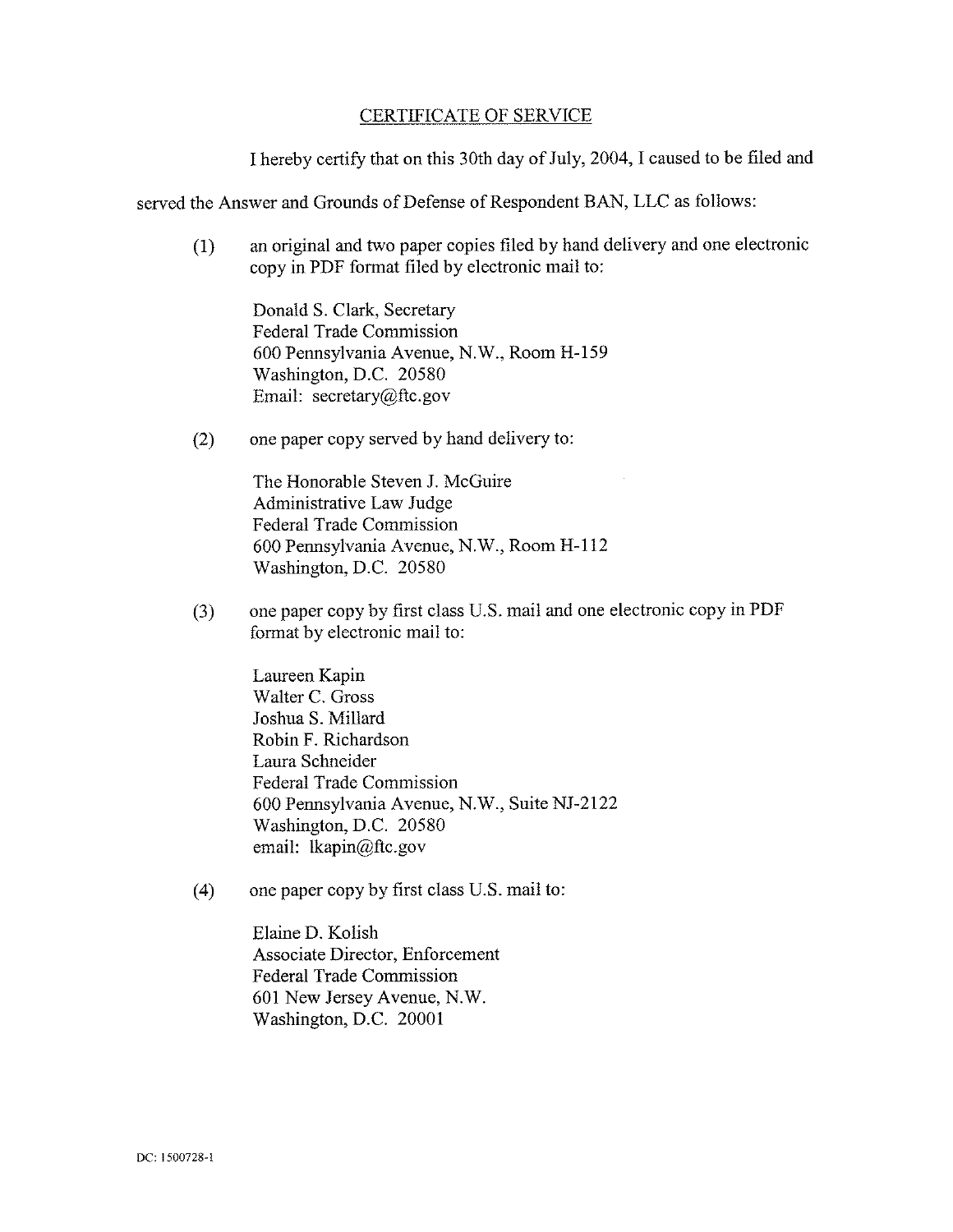Ronald F. Price PETERS SCOFIELD PRICE **3** 10 Broadway Centre Salt Lake City, UT 84111 *Counsel for Respondent Daniel B. Mowrey* 

Richard D. Burhidge Jefferson W. Gross Andrew J. Dymek BURBIDGE & MITCHELL 215 South State Street, Suite 920 Salt Lake City, UT 84111 *Counsel for Respondent Dennis Gay* 

Mitchell K. Friedlander c/o Compliance Department 5742 West Harold Gatty Drive Salt Lake City, UT 841 16

Lanny A. Breuer Jay T. Smith COVINGTON & BURLING 1201 Pennsylvania Avenue, N.W. Washington, D.C. 20004 *Counsel for Respondent Basic Research, L.L.C.* 

I further certify that the electronic copies sent to the Secretary of the

Commission are true and correct copies of the paper originals, and that paper copies with

original signatures are being filed with the Secretary of the Commission on the same day

by other means.